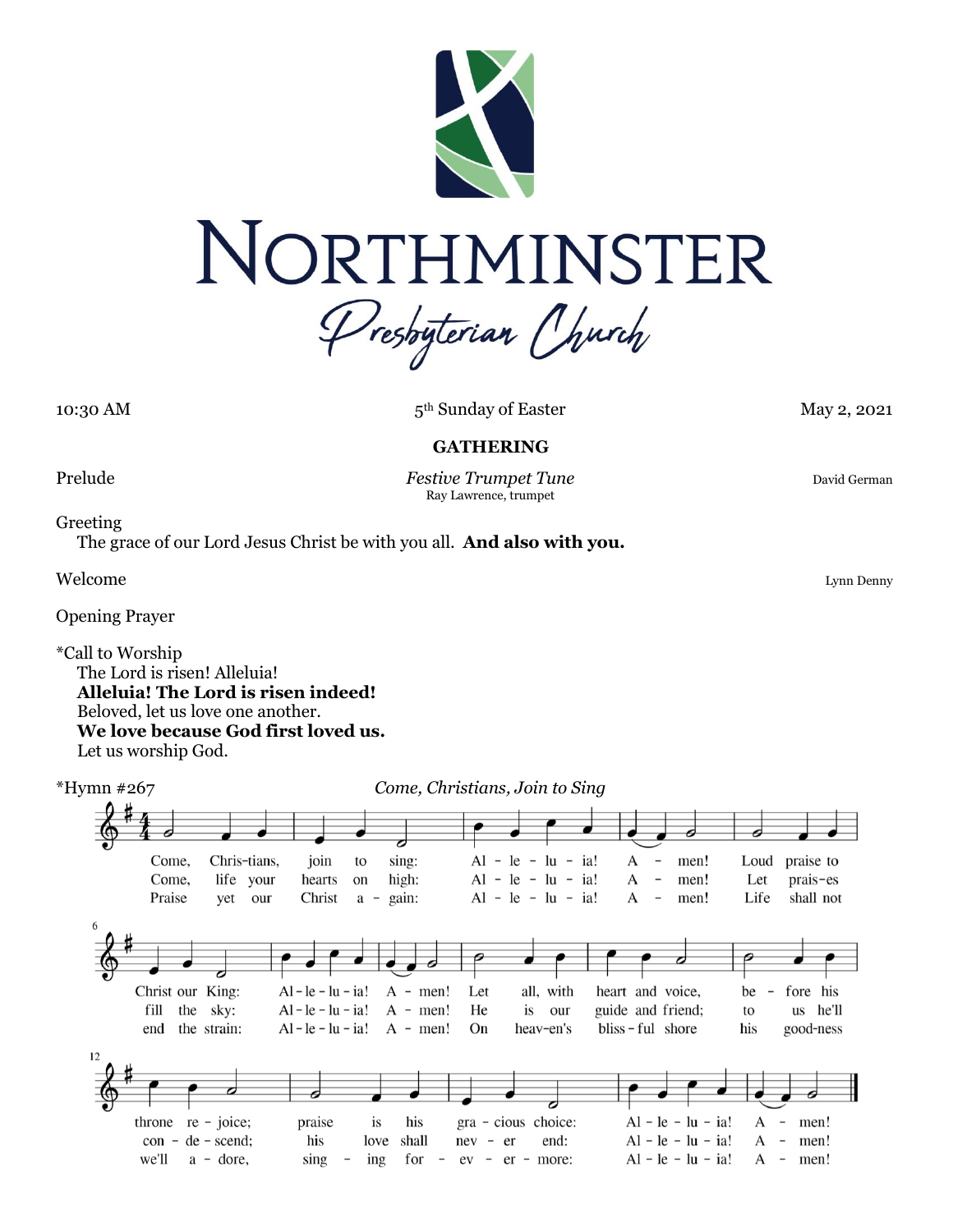## **CONFESSING**

# Call to Confession

Prayer of Confession

**God of all hope and joy, we confess that we continue to live in fear. You make us branches of your vine, but we fail to abide in you. You extend your promise to all, yet we seek to cut off and exclude. Forgive us, God of grace. Sanctify us in your perfect love, the love that casts out all fear, so that we may truly love one another; through Jesus Christ our Lord. Amen.**

#### Assurance of Forgiveness

\*Response to Forgiveness #581 *Gloria Patri* **Glory be to the Father, and to the Son, and to the Holy Ghost; As it was in the beginning, is now and ever shall be, world without end. Amen.**

\*Passing of the Peace

Prayers of the People

Scripture Reading Psalm 22:25-31

**LISTENING**



Scripture Reading 1 John 4:7-21

## Sermon **Love for the Long Haul** Rev. Dr. Bryan Whitfield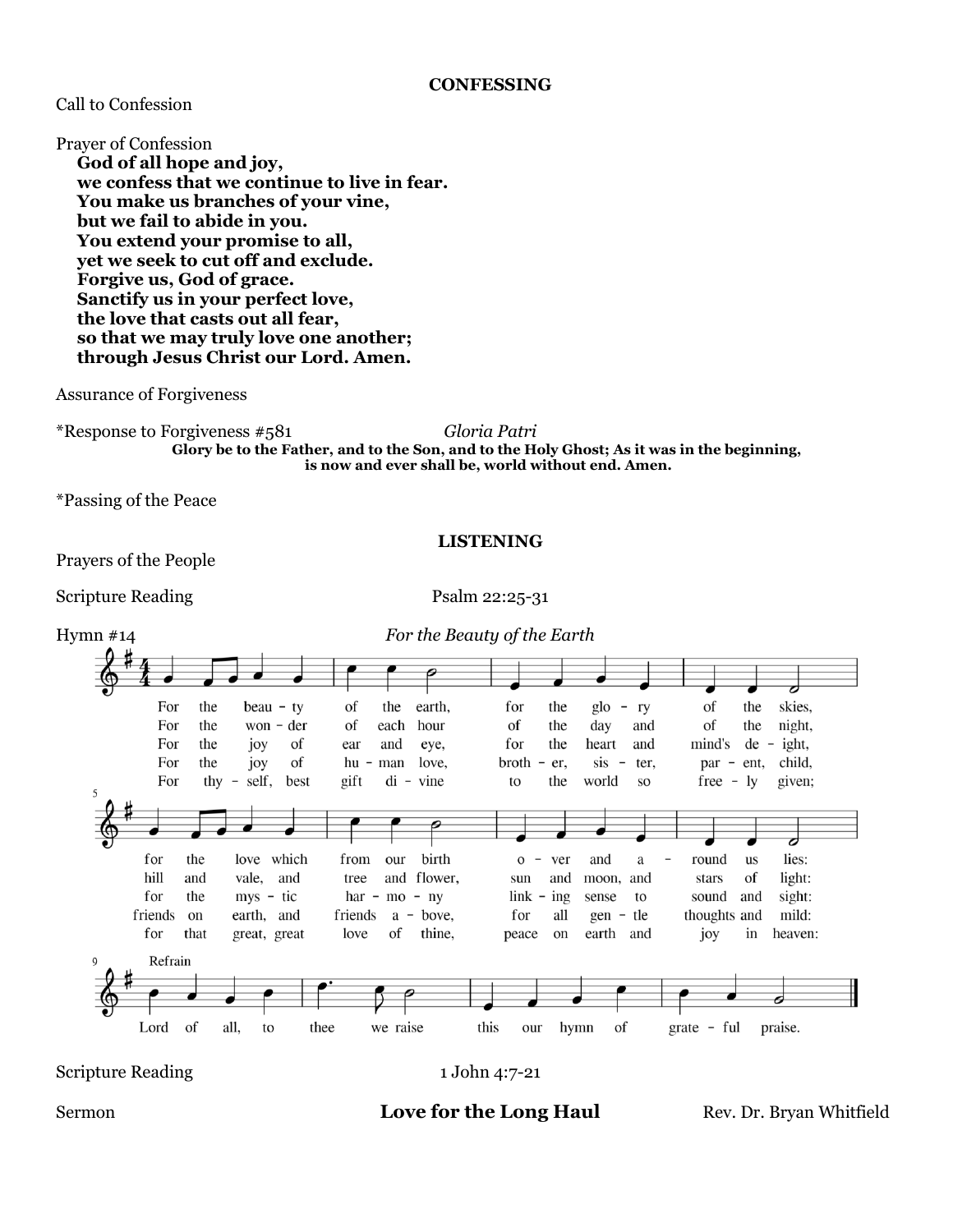## **DEPARTING**



#### \*Affirmation of Faith — The Apostles' Creed

**I believe in God the Father Almighty, Maker of heaven and earth. And in Jesus Christ his only Son our Lord; who was conceived by the Holy Ghost, born of the Virgin Mary, suffered under Pontius Pilate, was crucified, dead, and buried; he descended into hell; the third day he rose again from the dead; he ascended into heaven, and sitteth on the right hand of God the Father Almighty; from thence he shall come to judge the quick and the dead. I believe in the Holy Ghost; the holy catholic Church; the communion of saints; the forgiveness of sins; the resurrection of the body; and the life everlasting. Amen.**

#### \*Benediction

\*Response Northumbria Community

**May the peace of the Lord Christ go with you, wherever he may send you. May he guide you through the wilderness, protect you through the storm. May he bring you home rejoicing at the wonders he has shown you. May he bring you home rejoicing, once again into our doors.**

#### Postlude





**Special thanks to our brass ensemble:**

Ray Lawrence, Tom Jones – trumpet Edward Clark – saxophone Jeff Denny, Josh Denny – trombone Thank you, Tom Jones, for transpositions of today's hymns.